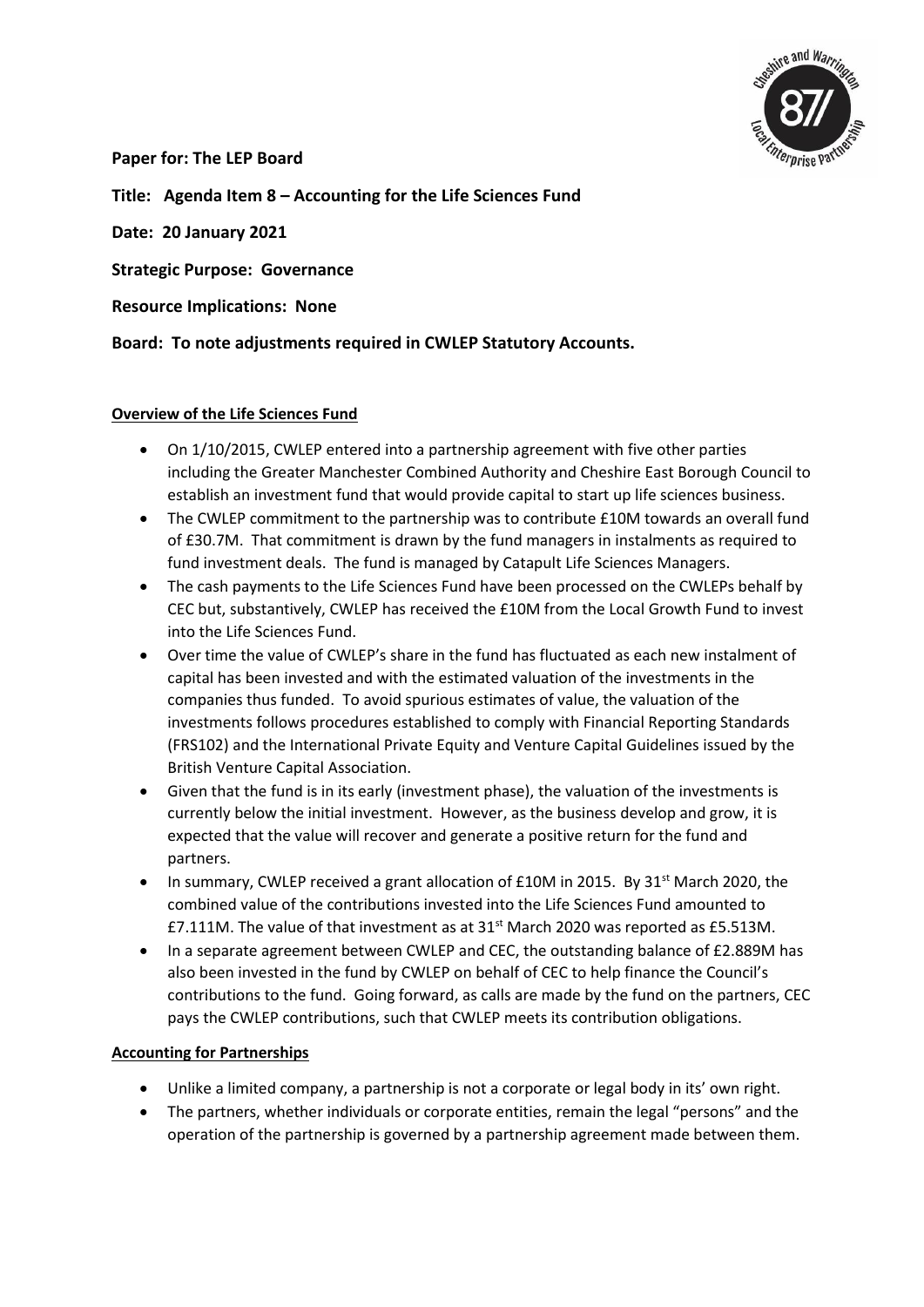- Annual accounts (and tax returns) are prepared for the partnership and the respective proportions of the partnership profits or losses and assets and liabilities divided among the partners in accordance with their respective share of the partnership.
- It is then the responsibility of each partner to include their respective share of the partnership in their individual tax returns or, if the partner is a company, the company accounts and tax returns.

#### **Omission by CWLEP**

- On receipt of the partnership tax return for 2020, the Finance and Commercial Director realised that, since the inception in 2015, CWLEP has failed to include its share of the partnership within the CWLEPs statutory annual accounts.
- This omission was completely accidental. The cash flows relating to the investment were received and paid through CEC and a misunderstanding has arisen.

### **The Way Forward**

- The issue has been discussed with CEC, as the accountable body, the external auditors and presented to the Finance and Audit committee. We are agreed that the LEP needs to make a correction when preparing its accounts for year ending 31<sup>st</sup> March 2021.
- Given that the grant receipt and investment amounted originally to £10M, the value of the CWLEP stake in the partnership will be shown on the accounts as a financial asset (investment).
- When preparing the annual accounts for the CWLEP for  $31<sup>st</sup>$  March 2021, we will show the value of the partnership asset and, because the accounts also show the previous year, include the opening value of partnership asset as at 31st March 2020, **a Prior Year Adjustment**. A proforma balance sheet, before and after the adjustment, is attached in Appendix 1.
- The 2021 I&E account will show the change in market value in 2021 and the 2020 I&E account would show the change for that year. The changes in earlier years would be brought in through the prior year adjustment.
- The attached spreadsheet (Appendix 2) sets out the annual contributions made by the LEP to the fund, and the annual movements in the value of the investment assets.

#### **Implications**

- As a result of recognising the partnership investment, the CWLEP will carry higher asset values on its balance sheet. This is not something to be viewed as additional resources in the short term, but once the fund matures and investments within the fund are realised, any proceeds will return to CWLEP and be available for investment in other activities.
- To date CWLEP has had little exposure to Corporation Tax. CWLEP will be liable to tax on its share of taxable profits reported on the partnership tax return. The taxable profits will be based on the realised profits/(losses) following the disposal of individual investments. This means that there could be taxable profits even though some investments that are still held may have significantly decreased in value.

#### **Ian Brooks**

#### **Finance and Commercial Director**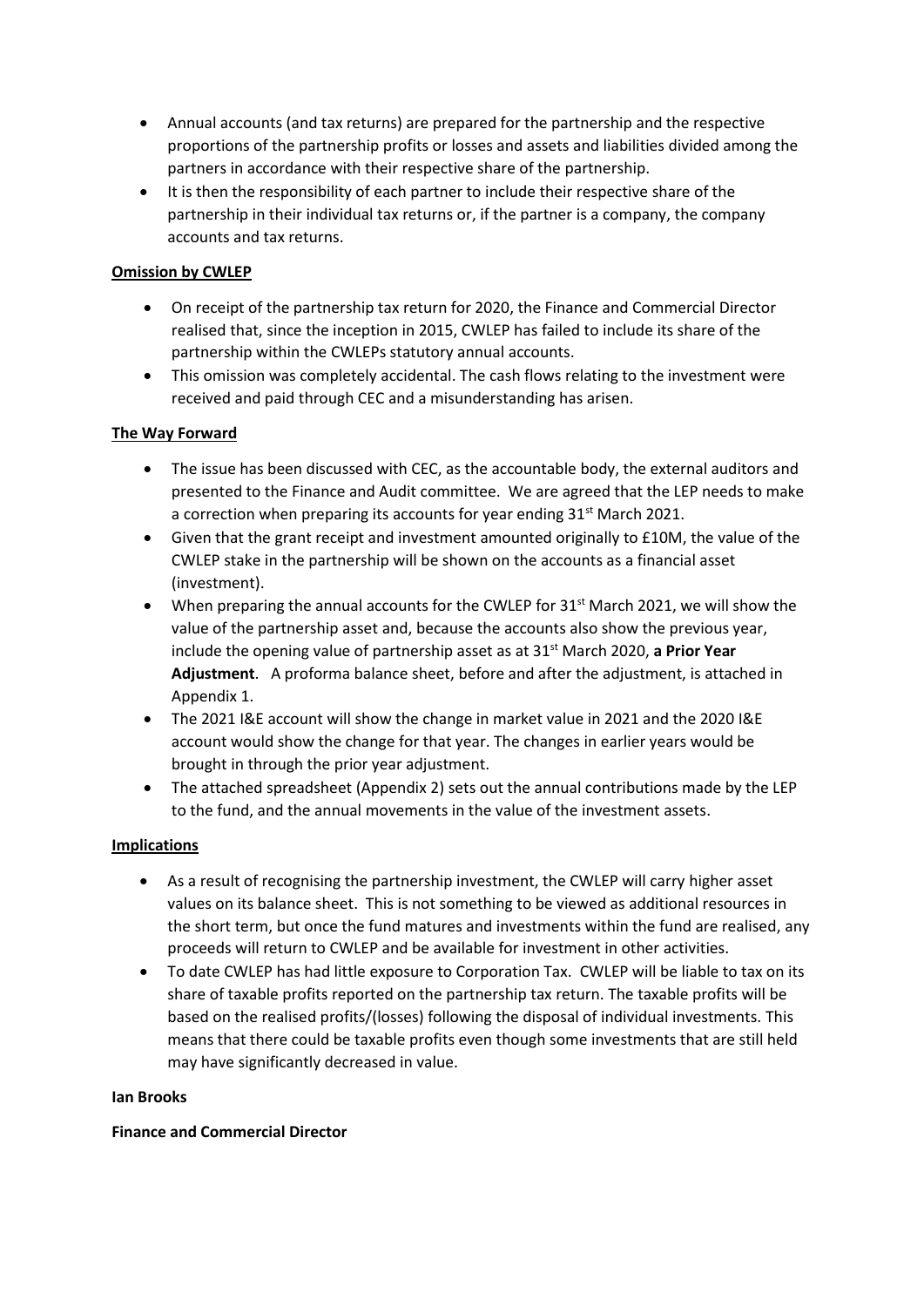Appendix 1 – Proforma Adjusted Balance Sheet at 31/3/2020

|                                       | As Reported<br>31/03/2020 |         | Adjustments<br>31/03/2020 |           | Revised<br>31/03/2020 |           |
|---------------------------------------|---------------------------|---------|---------------------------|-----------|-----------------------|-----------|
| <b>FIXED ASSETS</b>                   |                           |         |                           |           |                       |           |
| Intangible Assets                     |                           | 121,826 |                           |           |                       | 121,826   |
| <b>Tangible Assets</b>                |                           | 46,325  |                           |           |                       | 46,325    |
| Investments                           |                           | 1       |                           | 5,513,187 |                       | 5,513,188 |
|                                       |                           | 168,152 |                           | 5,513,187 |                       | 5,681,339 |
| <b>CURRENT ASSETS</b>                 |                           |         |                           |           |                       |           |
| Debtors                               | 608,717                   |         | 2,888,797                 |           | 3,497,514             |           |
| Cash at Bank                          | 946,632                   |         |                           |           | 946,632               |           |
|                                       | 1,555,349                 |         | 2,888,797                 |           | 4,444,146             |           |
| <b>CREDITORS</b>                      |                           |         |                           |           |                       |           |
| Amounts falling due within one year   | 1,427,348                 |         | $\overline{\phantom{a}}$  |           | 1,427,348             |           |
| <b>NET CURRENT ASSETS</b>             |                           | 128,001 |                           | 2,888,797 |                       | 3,016,798 |
| TOTAL ASSETS LESS CURRENT LIABILITIES |                           | 296,153 |                           | 8,401,984 |                       | 8,698,137 |
| <b>NET ASSETS</b>                     |                           | 296,153 |                           | 8,401,984 |                       | 8,698,137 |
| <b>RESERVES</b>                       |                           |         |                           |           |                       |           |
| Income and Expenditure Account        |                           | 296,153 |                           |           |                       | 296,153   |
| Capital                               |                           |         |                           | 8,401,984 |                       | 8,401,984 |
|                                       |                           |         |                           |           |                       |           |
| <b>TOTAL RESERVES</b>                 |                           | 296,153 |                           | 8,401,984 |                       | 8,698,137 |